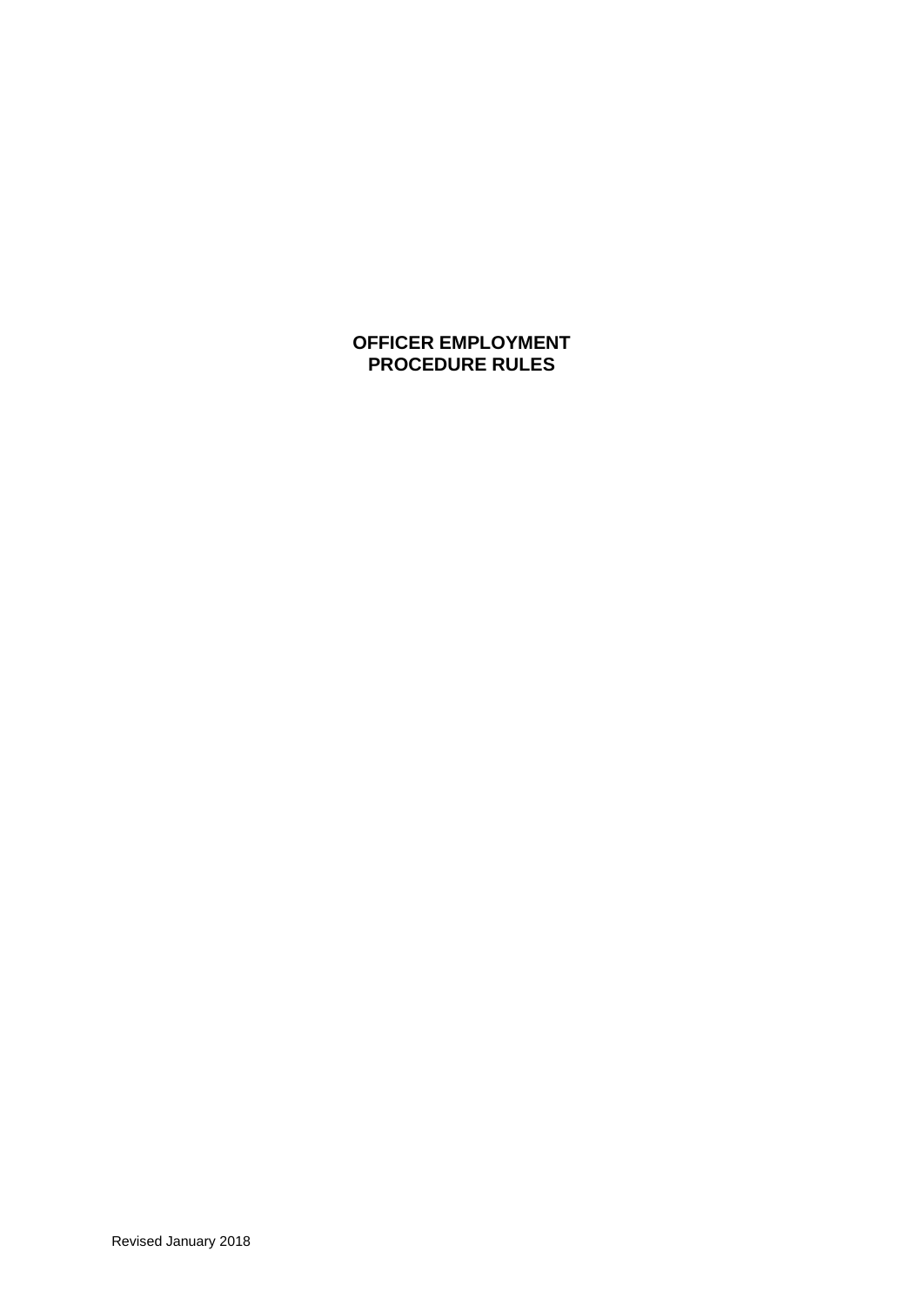# **OFFICER EMPLOYMENT PROCEDURE RULES**

**N.B.** Reference should be made to the relevant sections of Part 3 of the Constitution for details of responsibilities delegated to Personnel Committee, Appointment Panels, Statutory Officer Disciplinary Committee and Officers in accordance with these Procedure Rules.

## **1. Definition of Chief Officer for the purposes of these Rules**

In these rules the expression "Chief Officer" means any Deputy Chief Executive, Strategic Director, or Service Director. This definition fulfils the relevant requirements of the 1993 and 2001 Standing Orders Regulations (as amended)

## **2. Recruitment and Appointment**

- (a) Declarations
	- (i) The council will draw up a statement requiring any candidate for appointment as an officer to state in writing whether they are the parent, grandparent, partner, child, stepchild, adopted child, grandchild, brother, sister, uncle, aunt, nephew or niece of an existing councillor or senior officer of the council; or of the partner of such persons.
	- (ii) No candidate so related to a councillor or senior officer will be appointed without the authority of the relevant chief officer or an officer nominated by him/her
- (b) Seeking support for appointment
	- (i) Subject to paragraph (iii), the council will disqualify any applicant who directly or indirectly canvasses the support of any councillor for any appointment with the council. The content of this paragraph will be included in any recruitment information.
	- (ii) Subject to paragraph (iii), no councillor will canvass support for any person for any appointment with the council.
	- (iii) Nothing in paragraphs (i) and (ii) above will preclude a councillor from giving a written reference for a candidate for submission with an application for appointment.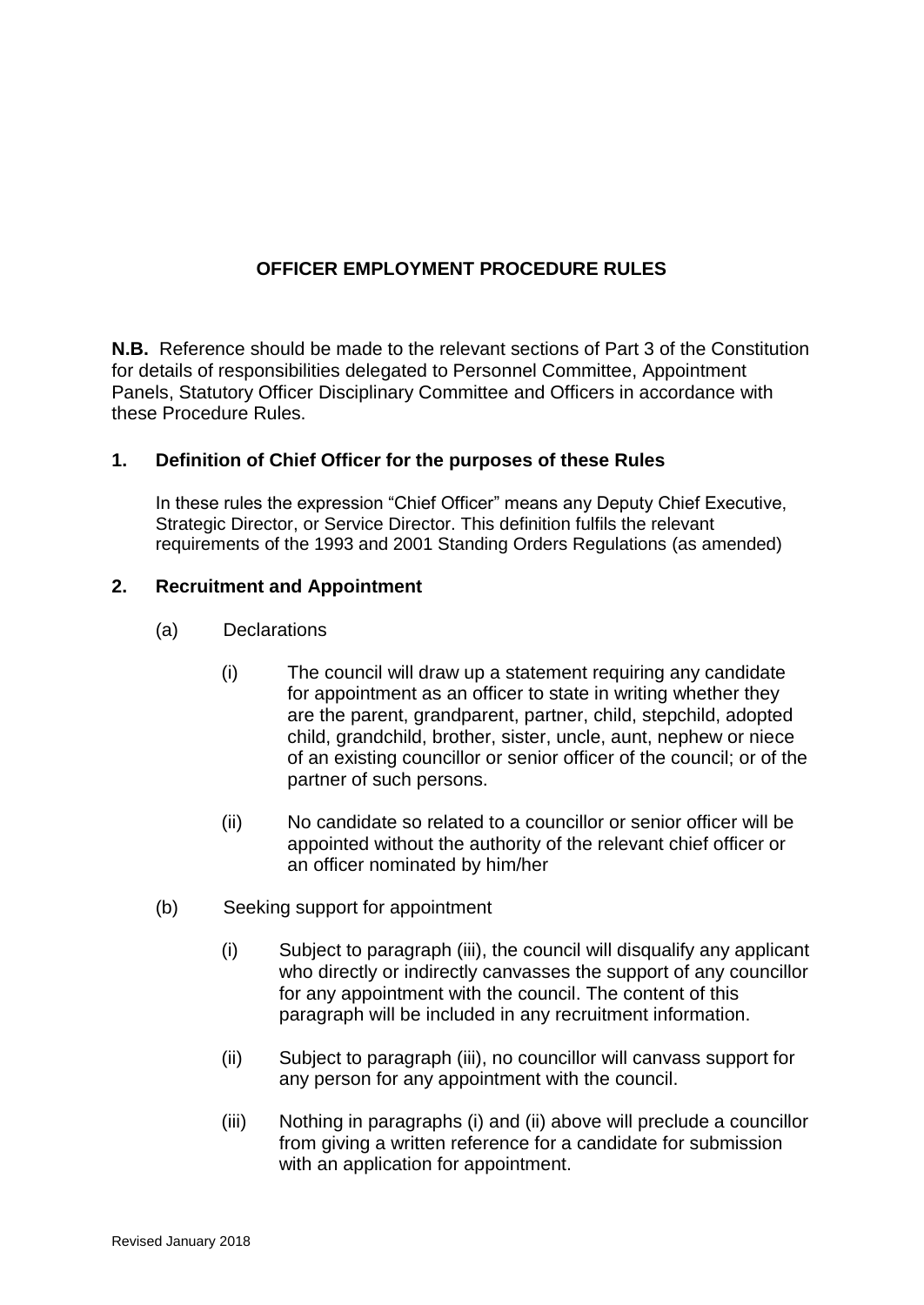# **3. Recruitment of Head of Paid Service and Chief Officers**

- (a) Where the council proposes to appoint the Head of Paid Service or a chief officer (other than on an acting basis) and it is not proposed that the appointment be made exclusively from among their existing officers, the council or its Personnel Committee will establish a committee or sub-committee to act as the appointment panel.
- (b) The appointment panel will:
	- (i) draw up a statement specifying the duties of the post concerned; and an employee specification which describes the experience, education, training, knowledge, skills and other factors to be sought in the person to be appointed.
	- (ii) make arrangements for the post to be advertised in such a way as is likely to bring it to the attention of persons who are qualified to apply for it; and
	- (iii) make arrangements for a copy of the statement mentioned in paragraph (i) to be sent to any person on request.
- (c) Where a post has been advertised, the appointment panel shall:-
	- (i) Select a short list of qualified applicants and interview those included on the short list.
	- (ii) At all times act in accordance with the council's equal opportunities policy and code of practice on recruitment and selection.
	- (iii) When no person is appointed, make further arrangements for advertisement.
- (d) Where the council propose to appoint the Head of the Paid Service or a chief officer (other than on an acting basis) exclusively from amongst their existing officers, the council or its Personnel Committee will establish a committee or sub-committee which will make arrangements in connection with the appointment.
- (e) Where the duties of a chief officer include the discharge of functions of two or more local authorities in pursuance of Section 101 (5) of the Local Government Act 1972 -
	- (i) The steps taken under this Rule may be taken by a joint committee of those authorities, a sub-committee of that committee or a chief officer of any of the authorities concerned;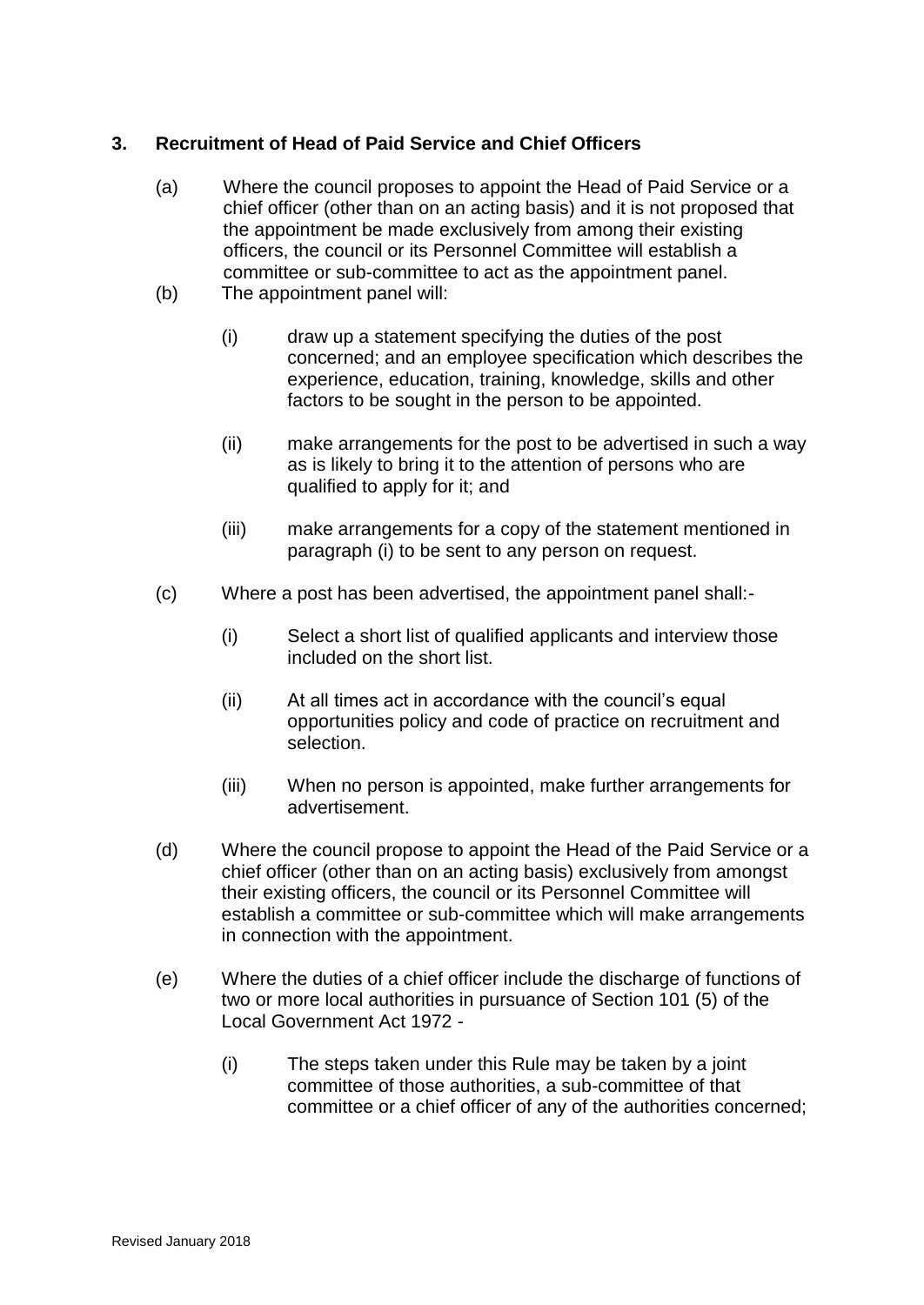(ii) Any chief officer may be appointed by such a joint committee, a sub-committee of that committee or a committee or subcommittee of any of those authorities.

# **4. Appointment of Head of Paid Service**

- (a) The full Council will approve the appointment of the Head of Paid Service following the recommendation of such an appointment by a committee or sub-committee of the council. That committee or subcommittee must include at least one member of the Cabinet.
- (b) The full Council may only make or approve the appointment of the Head of Paid Service where the procedure set out in Annex 1 of these Rules has been completed.

## **5. Appointment of Chief Officers**

- (a) A committee or sub-committee of the council will appoint chief officers. That committee or sub-committee must include at least one member of the Cabinet.
- (b) An offer of employment as a chief officer shall only be made where the procedure set out in Annex 1 to these Rules has been completed.

### **6. Other Appointments**

## (a) **Officers below chief officer**

Appointment of officers below chief officer (as defined in Rule 1) (other than assistants to political groups) is the responsibility of the Head of the Paid Service or officers nominated by him/her and may not be made by councillors.

## (b) **Assistants to political groups**

- (i) The council may appoint up to three posts to provide assistance to the members of any political group to which members of the council belong to discharge any of their functions as members of the council.
- (ii) Each such post shall first be allocated to a political group in accordance with Section 9 of the Local Government & Housing Act 1989 and will then fall to be filled from time to time in accordance with the wishes of that group. No post shall be allocated to a political group which does not qualify for one.
- (iii) No appointment shall be made to any such post until the council has allocated a post to each political group that qualifies for one. No more than one post shall be allocated to any one political group.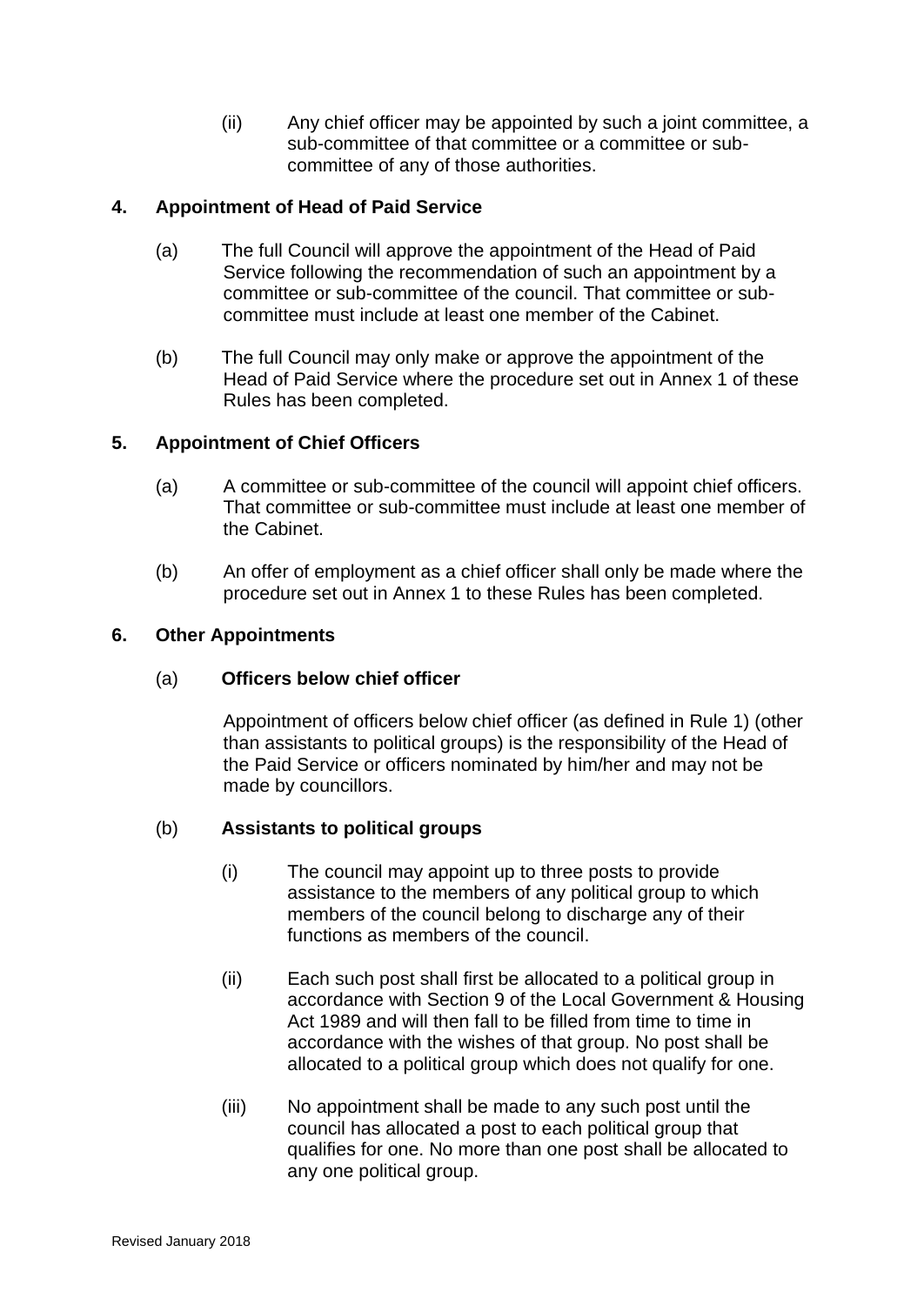## **7. Disciplinary Action**

## (a) **Suspension**

The Head of Paid Service, Monitoring Officer and Chief Finance Officer may be suspended whilst an investigation takes place into alleged misconduct. That suspension will be on full pay and will last no longer than two months.

### (b) **Independent Panel**

Subject to (a) above, no disciplinary action (as defined in regulation 2 of the Local Authorities (Standing Orders) (England) Regulations 2015 may be taken in respect of any of those officers except in accordance with the Local Authorities (Standing Orders) (England) Regulations 2015 (investigation of alleged misconduct).

### (c) **Involvement of Councillors**

Councillors will not be involved in the disciplinary process in respect of any officer below chief officer (as defined in Rule 1), except where such involvement is necessary for any investigation or inquiry into alleged misconduct.

#### **8. Dismissal**

(a) Councillors will not be involved in the dismissal of any officer below chief officer (as defined in Rule 1), except where such involvement is necessary for any investigation or inquiry into alleged misconduct. [See comment above].

### **9. The Head of Paid Service, the Monitoring Officer and the Chief Finance Officer**

- (b) Subject to paragraph 9(g) the Statutory Officer Disciplinary Committee may recommend to full Council that the Head of Paid Service, Chief Finance Officer or Monitoring Officer be dismissed. Only full council can approve the dismissal
- (c) Where a committee or sub-committee of the authority is discharging, on behalf of the authority, the function of the dismissal of the Head of Paid Service, the Monitoring Officer, the Chief Finance Officer or a chief officer that committee or sub-committee must include at least one member of the Cabinet.
- (d) Where a committee or sub-committee is discharging the function of the dismissal of the Head of Paid Service, the Monitoring Officer and the Chief Finance Officer, the full Council must approve the dismissal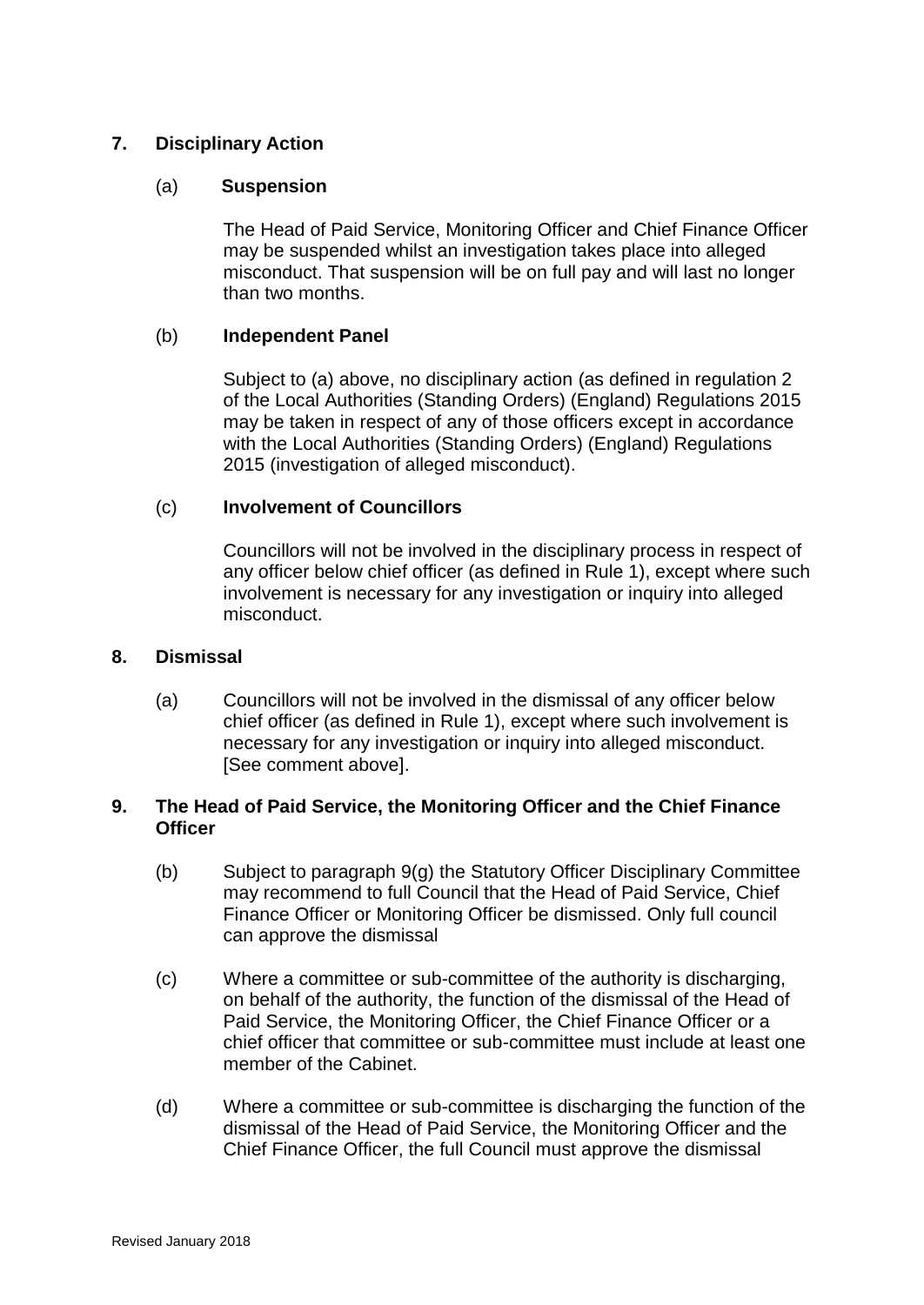- (e) Before taking a vote at the relevant meeting on whether or not to approve such a dismissal, the authority must take into account, in particular-
	- $(i)$  any advice, views or recommendations of an independent panel<sup>1</sup>
	- (ii) the conclusions of any investigation into the proposed dismissal; and
	- (iii) any representations from the relevant officer.
- (f) The independent panel referred to must be appointed by the authority at least 20 days before the relevant meeting and should compromise a minimum of two independent panel members
- (g) Notice of dismissal of the Head of Paid Service, the Monitoring Officer, Chief Finance Officer or a chief officer must not be given until the procedure set out in Annex 2 has been completed.

1

<sup>1</sup> Appointed under s.102(4) of the Local Government Act 1972 for the purposes of advising the authority on matters relating to the dismissal of relevant officers of the authority in accordance with the Local Authorities (Standing Orders)(England) Regulations 2001 (as amended)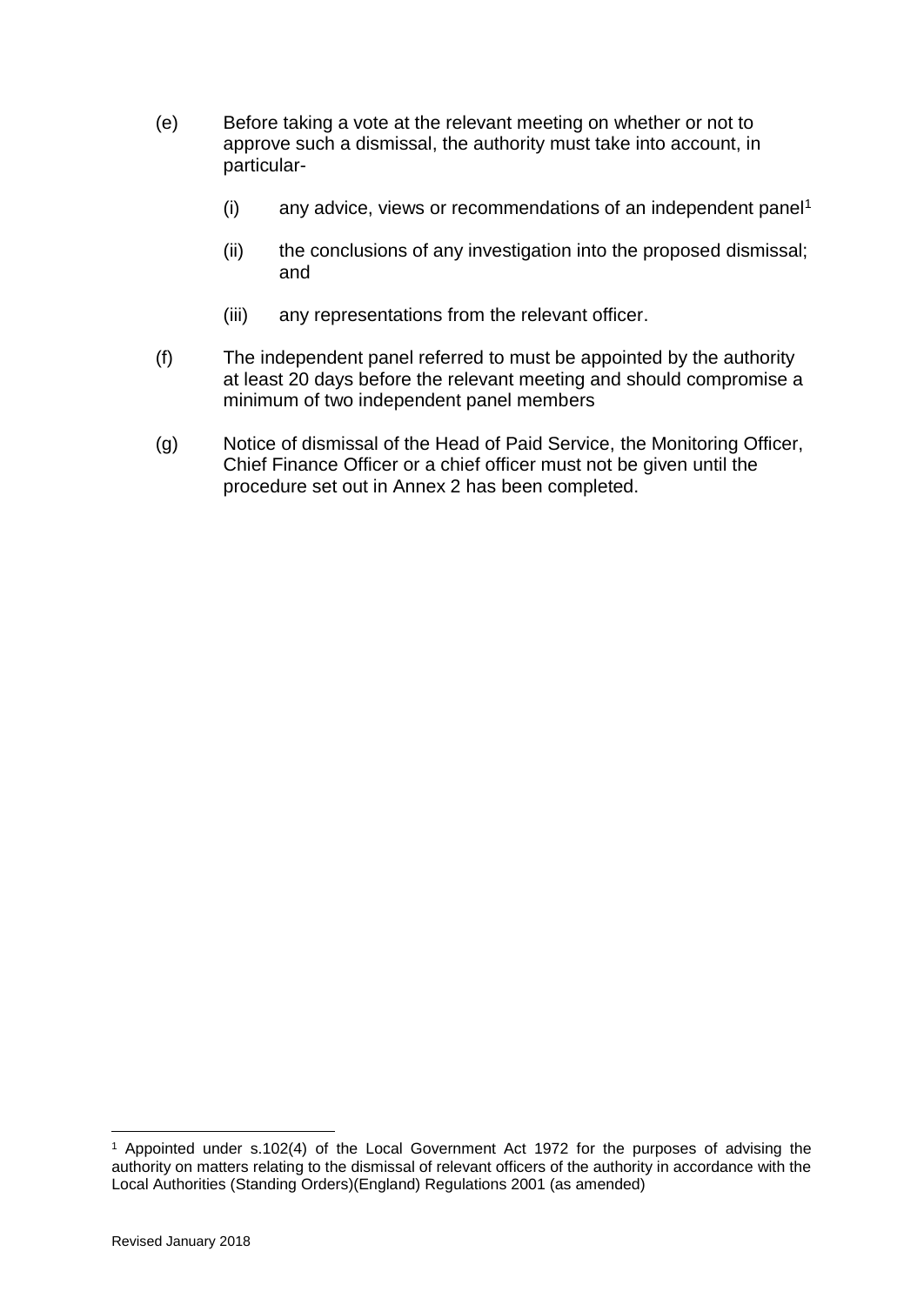# **ANNEX 1**

## **APPOINTMENT OF HEAD OF PAID SERVICE AND CHIEF OFFICERS**

- **1.** This procedure applies to the appointment of the Head of Paid Service and chief officers as defined in Rule 1 of these rules ("relevant officers"). It has been incorporated into these Rules, as required by the Local Authorities (Standing Orders) (England) Regulations 2001.
- **2.** In this procedure, "appointor" means, in relation to the appointment of a relevant officer, the committee, sub-committee or panel making the appointment, or, in the case of the appointment of the Head of Paid Service, making a recommendation to the council.
- **3.** An offer of an appointment as a relevant officer must not be made by the appointor until -
	- (a) the appointor has notified the proper officer of the name of the person to whom the appointor wishes to make the offer and any other particulars which the appointor considers are relevant to the appointment;
	- (b) the proper officer has notified every member of the Cabinet of:
		- (i) the name of the person to whom the appointor wishes to make the offer
		- (ii) any other particulars relevant to the appointment which the appointor has notified to the proper officer; and
		- (iii) the period within which any objection to the making of the offer is to be made by the Leader on behalf of the Cabinet to the proper officer; and
	- (c) Either:
		- (i) the Leader has, within the period specified in the notice under sub-paragraph (b) (iii), notified the appointor that neither s/he nor any member of the Cabinet has any objection to the making of the offer;
		- (ii) no objection has been received by the proper officer within that period from the Leader; or
		- (iii) the appointor is satisfied that any objection received is not material or is not well-founded.
- **4.** The "proper officer" for the purposes of paragraph 3 will be either of a Strategic Director responsible for human resources or the Head of the Human Resource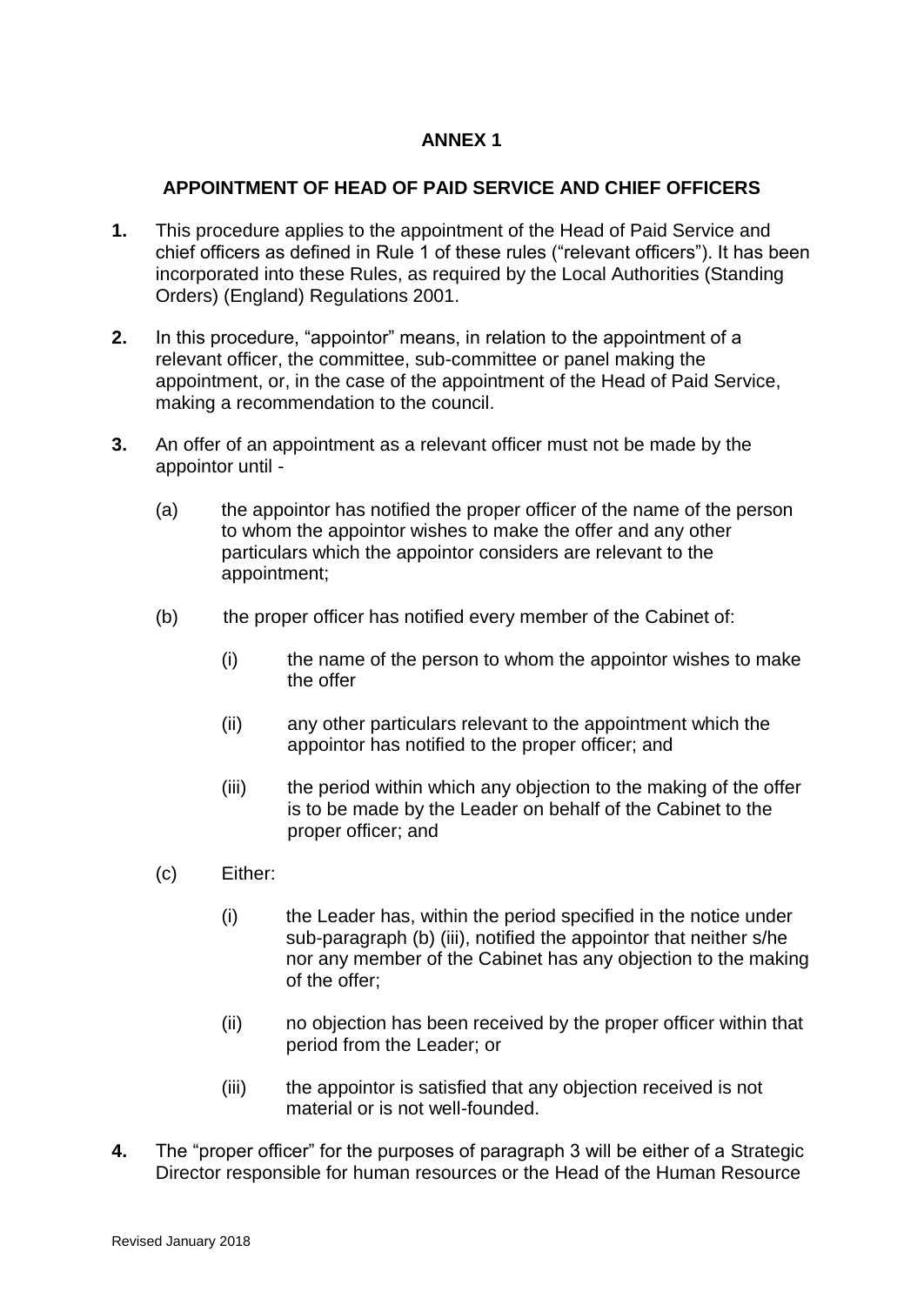Strategy Unit, and the above function may be exercised on their behalf by the Human Resource officer dealing with the particular appointment.